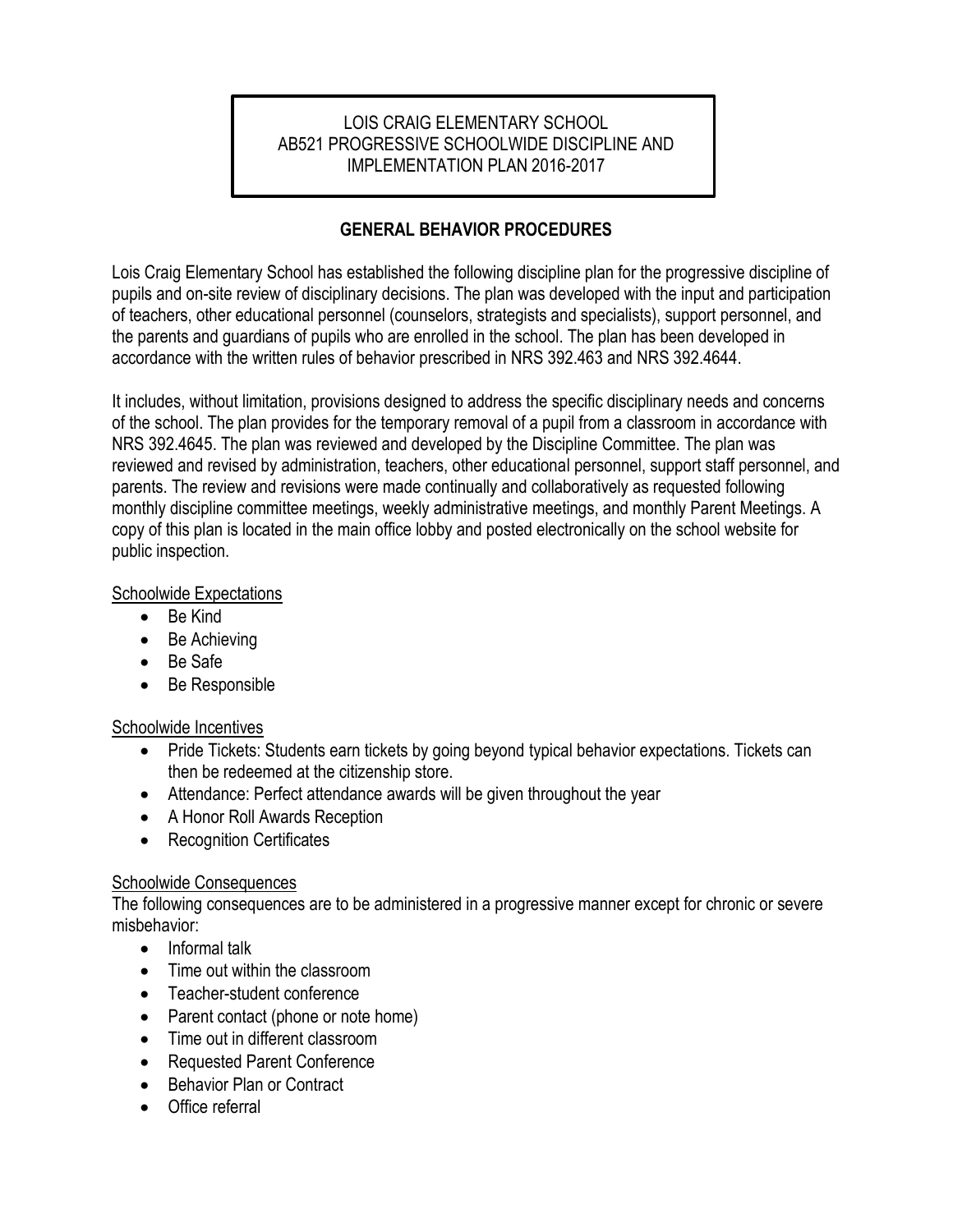### Classroom Discipline Plan

Each Classroom establishes a discipline plan aligned to the school's vision at the beginning of each school year. Each teacher may develop his/her own list of classroom incentives.

### Sources for Consultation

- Counselor
- Administrator
- Response to Instruction Team

## **SEVERE BEHAVIOR PROCEDURES**

#### Severe Behavior or Chronic Misbehavior

- Physical aggression
- Bullying
- Threatening bodily harm
- Theft
- Vandalism
- Extortion
- Sexual harassment
- Insubordination
- Repeatedly violates rules
- Verbal abuse
- Destruction of Property
- Physical assault
- Weapons

#### Disciplinary Action

- Office Referral
- Required Parent Conference
- Suspension
- Implementation of procedures for Classroom Teacher Student Removal AB521 (see attached), including involvement of School Committee of two teachers and principal, if needed.

#### Supportive Response

- Develop behavior plan
- Consult with school counselor
- Consult with Behavior Mentor

## **CONSULT WITH PERFORMANCE ZONE ADMINISTRATION**

The principal will consult with Performance Zone 5 administration prior to implementing the Habitual Disciplinary Problem Procedures.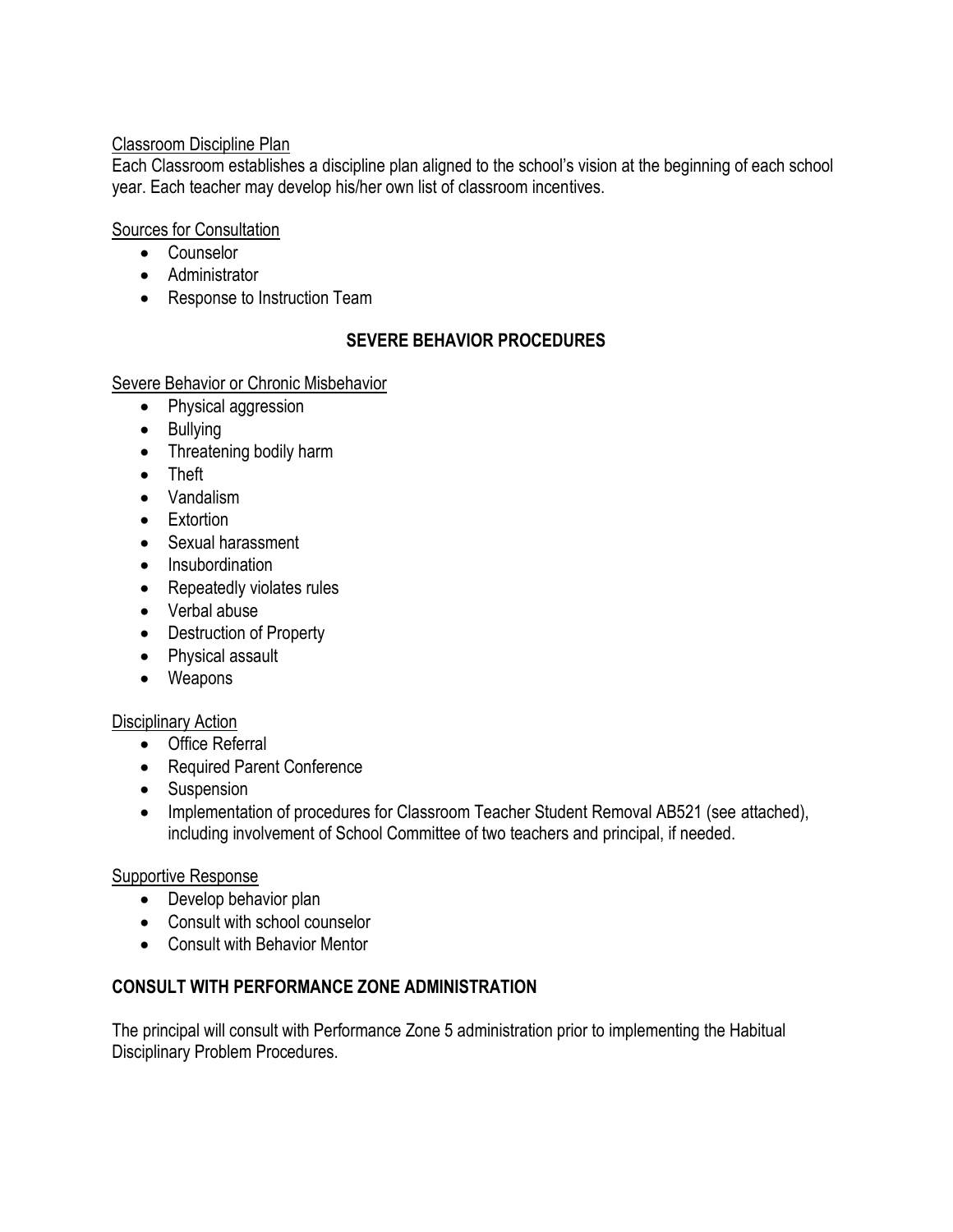## **HABITUAL DISCIPLINARY PROBLEM PROCEDURES AB14**

A student is considered a habitual disciplinary problem when, within one school year, the student:

- Threatened or extorted, or attempted to threaten or extort, another person at school.
- Has been suspended for initiating 2 fights at school, on the bus, at the bus stop, or while walking to or from school.
- Has a record of 5 suspensions of 3 or more days duration from school for any reason.

One teacher may request that the principal deem a student as a habitual disciplinary problem. If this occurs, the principal must:

- Review the student's discipline record with the teacher.
- Determine based upon the specified definition whether the student is a habitual disciplinary problem. If the principal determines that the student is not a habitual disciplinary problem, the teacher may appeal the decision to the Board of Trustees.

When a student is suspended for initiating a fight, or receives 1 suspension, the administrator must give the parent written notice containing the following information:

- Description and dates of the acts committed
- Explanation that if the student is suspended for initiating 1 additional fight or if the student receives 5 suspensions during the current school year, the student will be deemed a habitual disciplinary problem.
- Explanation that pursuant to subsection 3 of NRS 392.466, a student who is deemed a habitual disciplinary problem must be suspended or expelled from school for a period equal to at least one school semester.
- If the student has a disability and the behavior is not a manifestation of the student's disability, the student may be suspended or expelled from school in the same manner as a student without a disability.

Before a school deems a student a habitual disciplinary problem, if a student is suspended for initiating a fight or if the student has been suspended 4 times within 1 school year, a plan of behavior may be developed with the parent and student. A student may enter into 1 behavior plan per school year. The plan may include a voluntary agreement for:

- The parent to attend school with the student.
- The student and parent to attend counseling.

The parent may appeal to the Board of Trustees the contents of the behavior plan or action taken pursuant to the behavior plan. If the student enters into a behavior plan and commits the same act, the student shall be declared a habitual discipline problem.

If a student is deemed a habitual disciplinary problem pursuant to NRS 392.4655, the student must be suspended or expelled from the school for a period equal to at least one semester.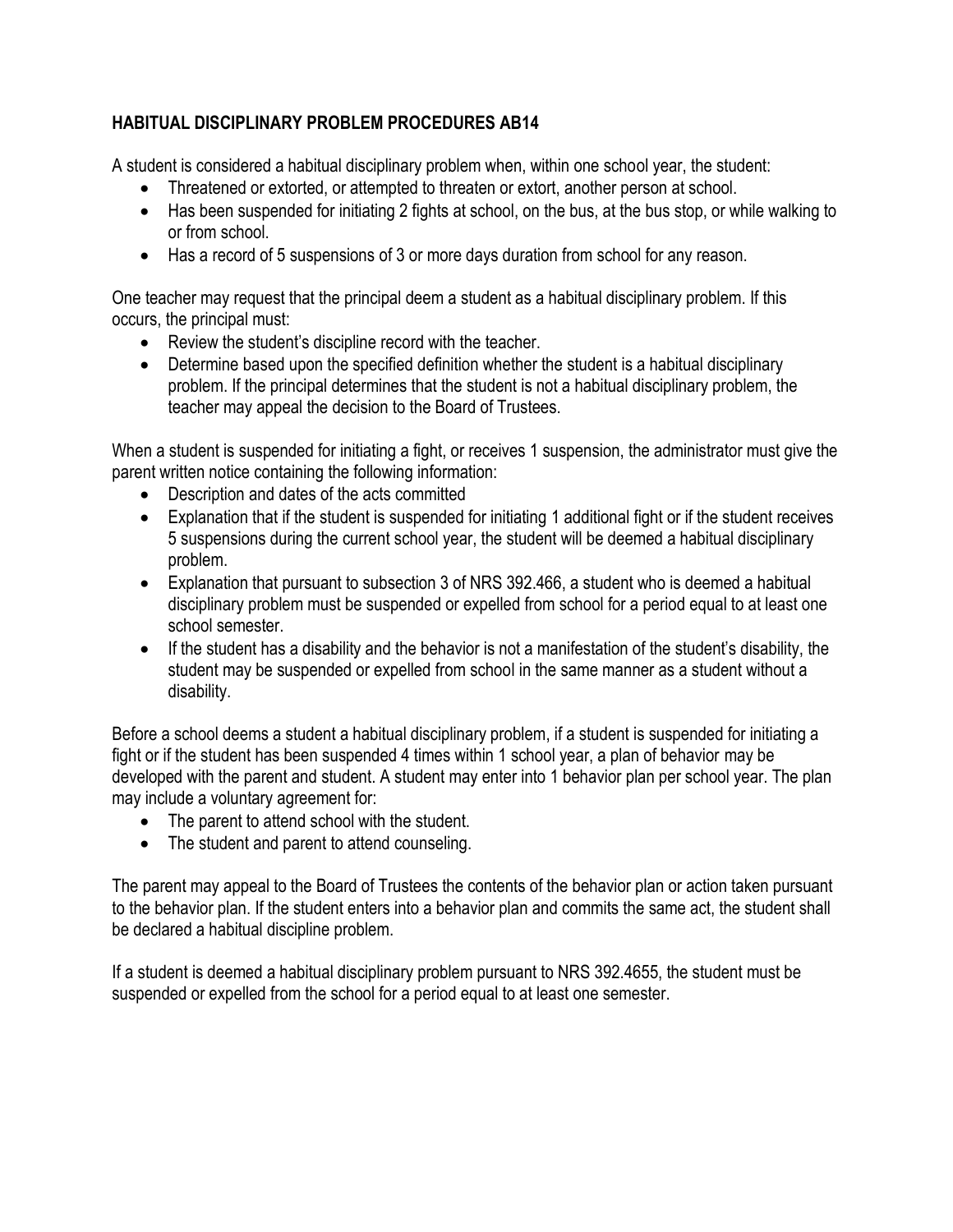# **Classroom Teacher Removal of Student Procedures AB521**

### **Removal Criteria:**

- $\cdot$  If in the judgment of the teacher, a student has engaged in behavior that seriously interferes with the ability of the teacher to teach and the ability of other students to learn, provision must be made for temporary removal of a student from the classroom.
- Action must not be taken pursuant to the provisions of this act against a student with a disability who is participating in a program of special education unless the action complies with:
	- a. The Individuals with Disabilities Education Act;
	- b. The Americans with Disabilities Act of 1990;
	- c. Title V of the Rehabilitation Act of 1973;
	- d. Any other federal law applicable to children with disabilities and;
	- e. The procedural policy adopted by the Board of Trustees.

## **Required Administrative Action Following Removal of Student:**

- Upon removal, the principal must meet with the student to:
	- a. Explain the reason for the removal.
	- b. Give the student an opportunity to respond.
- $\cdot$  If the actions of the student are in accordance with NRS 392.466 or 392.467, the principal may suspend or recommend expulsion of the student.
- $\div$  The student is immediately assigned to a temporary alternative placement, if the student is not removed in accordance with NRS 392.466 or 392.467 (suspension or expulsion). The temporary alternative placement must be such that:
	- a. The student is separated, to extent practicable, from students who are not assigned to a temporary alternative placement.
	- b. The student studies under the supervision of appropriate personnel.
	- c. The student is prohibited from engaging in any extracurricular activity.
- $\cdot \cdot$  The student must remain in the temporary alternative placement until a conference is held with parent/guardian.
- Within 24 hours, the parent/guardian of the student must be notified of the student's removal.

## **Facilitation of Conference/If the Conference is Not Held:**

- Within 3 days, a conference must be held with the student, parent/guardian, principal, and teacher who removed the student. Oral or written notice of the conference must be given.
	- a. If parent/guardian requests a postponement, the principal must send written notice that the conference has been postponed at request of parent/guardian.
	- b. If parent/guardian refuses to attend, the principal must send a written notice confirming that the parent/guardian has waived the right to a conference and authorized the principal to recommend placement of the student.
- $\div$  If the conference is not held within 3 school days, the student must be allowed to return to the classroom unless:
	- a. The parent/guardian refuses to attend.
	- b. The failure to hold the conference is due to the inaction of the student or the parent/guardian.
	- c. The parent/guardian requested the date of the conference be postponed.